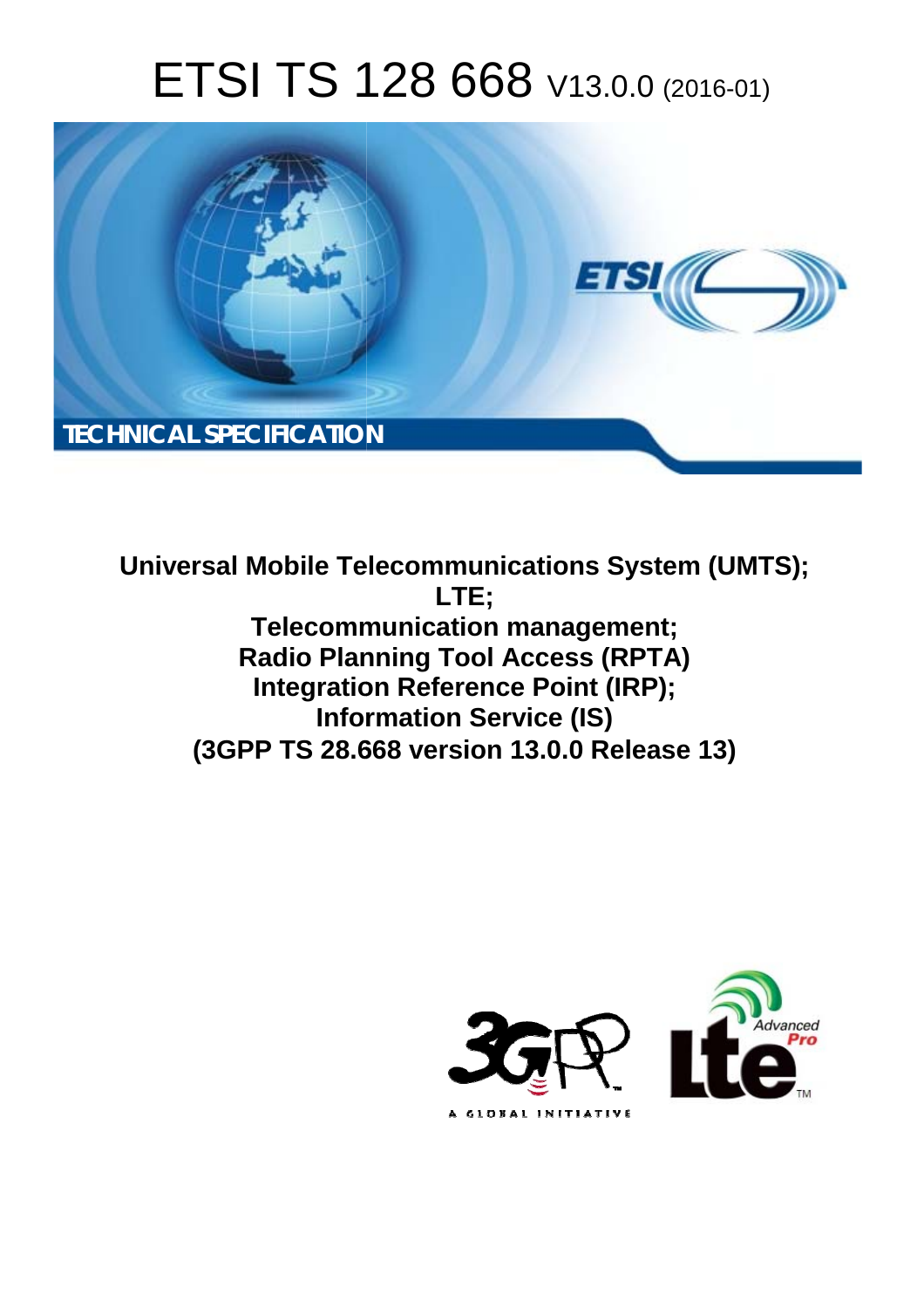Reference RTS/TSGS-0528668vd00

> Keywords LTE,UMTS

#### *ETSI*

#### 650 Route des Lucioles F-06921 Sophia Antipolis Cedex - FRANCE

Tel.: +33 4 92 94 42 00 Fax: +33 4 93 65 47 16

Siret N° 348 623 562 00017 - NAF 742 C Association à but non lucratif enregistrée à la Sous-Préfecture de Grasse (06) N° 7803/88

#### *Important notice*

The present document can be downloaded from: <http://www.etsi.org/standards-search>

The present document may be made available in electronic versions and/or in print. The content of any electronic and/or print versions of the present document shall not be modified without the prior written authorization of ETSI. In case of any existing or perceived difference in contents between such versions and/or in print, the only prevailing document is the print of the Portable Document Format (PDF) version kept on a specific network drive within ETSI Secretariat.

Users of the present document should be aware that the document may be subject to revision or change of status. Information on the current status of this and other ETSI documents is available at <http://portal.etsi.org/tb/status/status.asp>

If you find errors in the present document, please send your comment to one of the following services: <https://portal.etsi.org/People/CommiteeSupportStaff.aspx>

#### *Copyright Notification*

No part may be reproduced or utilized in any form or by any means, electronic or mechanical, including photocopying and microfilm except as authorized by written permission of ETSI.

The content of the PDF version shall not be modified without the written authorization of ETSI. The copyright and the foregoing restriction extend to reproduction in all media.

> © European Telecommunications Standards Institute 2016. All rights reserved.

**DECT**TM, **PLUGTESTS**TM, **UMTS**TM and the ETSI logo are Trade Marks of ETSI registered for the benefit of its Members. **3GPP**TM and **LTE**™ are Trade Marks of ETSI registered for the benefit of its Members and of the 3GPP Organizational Partners.

**GSM**® and the GSM logo are Trade Marks registered and owned by the GSM Association.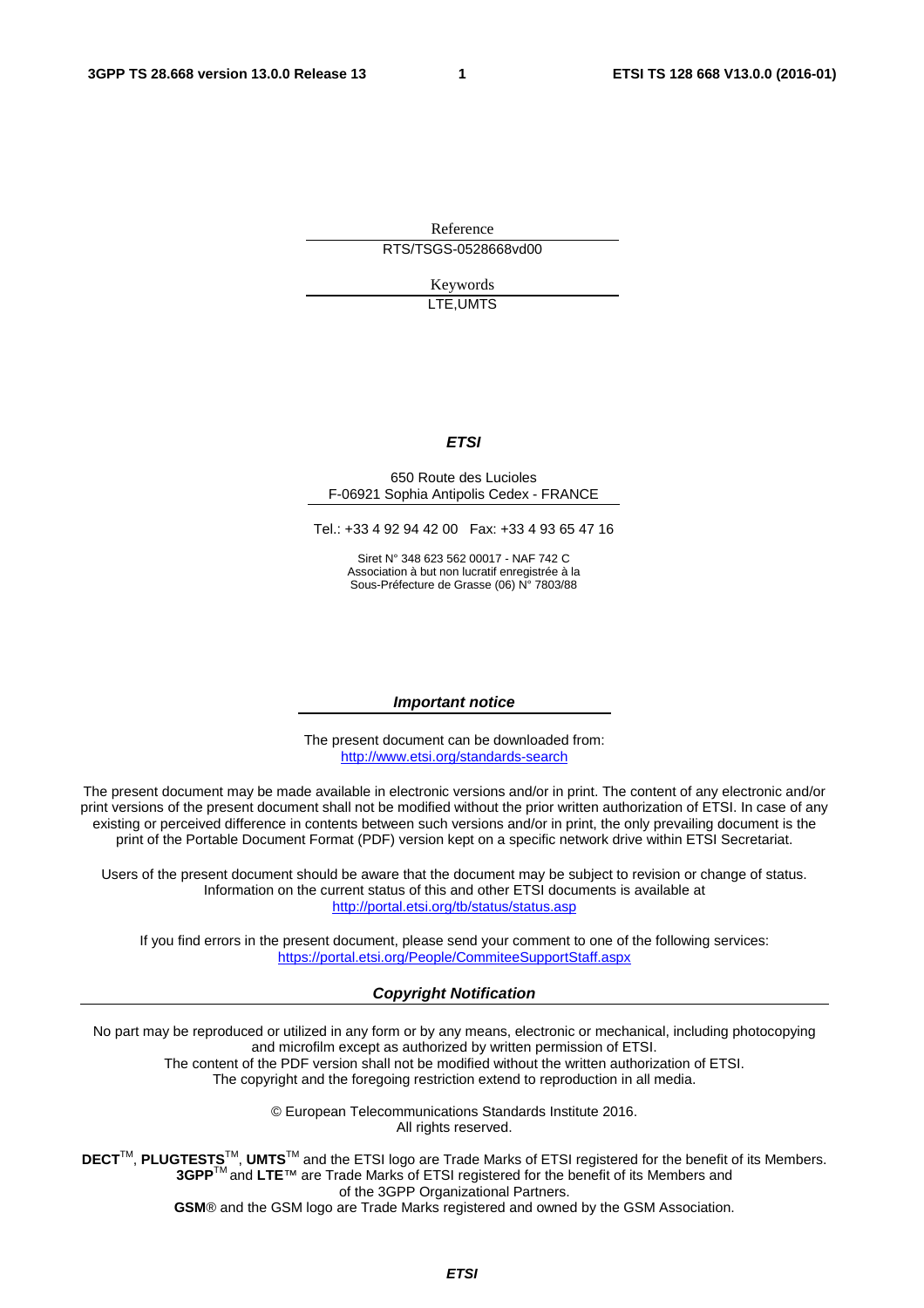## Intellectual Property Rights

IPRs essential or potentially essential to the present document may have been declared to ETSI. The information pertaining to these essential IPRs, if any, is publicly available for **ETSI members and non-members**, and can be found in ETSI SR 000 314: *"Intellectual Property Rights (IPRs); Essential, or potentially Essential, IPRs notified to ETSI in respect of ETSI standards"*, which is available from the ETSI Secretariat. Latest updates are available on the ETSI Web server [\(https://ipr.etsi.org/](https://ipr.etsi.org/)).

Pursuant to the ETSI IPR Policy, no investigation, including IPR searches, has been carried out by ETSI. No guarantee can be given as to the existence of other IPRs not referenced in ETSI SR 000 314 (or the updates on the ETSI Web server) which are, or may be, or may become, essential to the present document.

## Foreword

This Technical Specification (TS) has been produced by ETSI 3rd Generation Partnership Project (3GPP).

The present document may refer to technical specifications or reports using their 3GPP identities, UMTS identities or GSM identities. These should be interpreted as being references to the corresponding ETSI deliverables.

The cross reference between GSM, UMTS, 3GPP and ETSI identities can be found under [http://webapp.etsi.org/key/queryform.asp.](http://webapp.etsi.org/key/queryform.asp)

## Modal verbs terminology

In the present document "**shall**", "**shall not**", "**should**", "**should not**", "**may**", "**need not**", "**will**", "**will not**", "**can**" and "**cannot**" are to be interpreted as described in clause 3.2 of the [ETSI Drafting Rules](http://portal.etsi.org/Help/editHelp!/Howtostart/ETSIDraftingRules.aspx) (Verbal forms for the expression of provisions).

"**must**" and "**must not**" are **NOT** allowed in ETSI deliverables except when used in direct citation.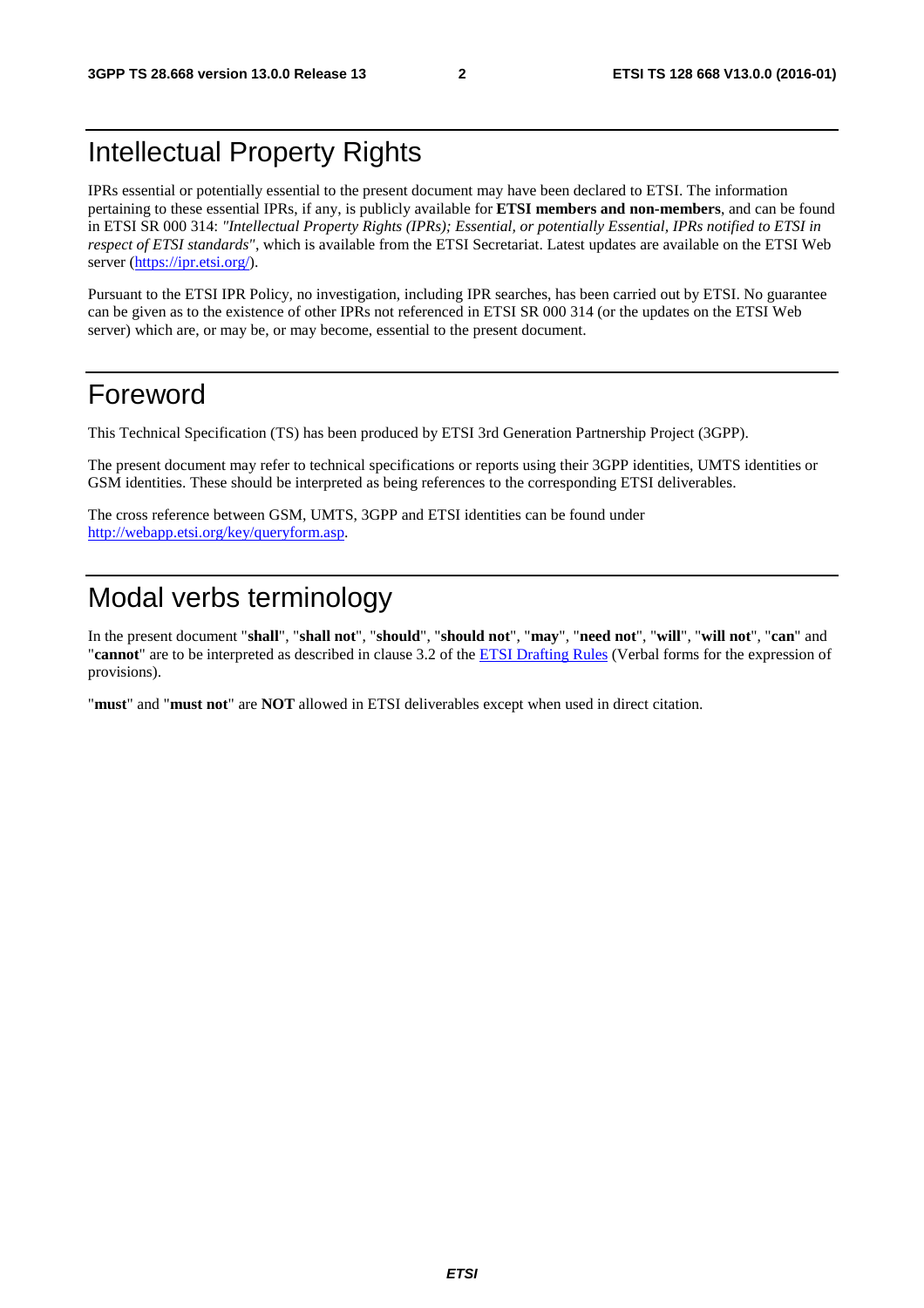$\mathbf{3}$ 

## Contents

| 1                  |  |
|--------------------|--|
| $\overline{2}$     |  |
| 3                  |  |
| 3.1                |  |
| 3.2                |  |
| 4                  |  |
| 4.1                |  |
| 4.2                |  |
| 5                  |  |
| 5.1                |  |
| 5.2                |  |
| 5.2.1              |  |
| 5.2.2              |  |
| 5.3                |  |
| 5.3.1              |  |
| 5.3.1.1            |  |
| 5.3.1.2            |  |
| 5.3.1.3            |  |
| 5.3.1.4            |  |
| 5.3.2              |  |
| 5.3.2.1            |  |
| 5.3.2.2            |  |
| 5.3.2.3            |  |
| 5.3.2.4            |  |
| 5.3.3              |  |
| 5.3.3.1            |  |
| 5.3.3.2            |  |
| 5.3.3.3            |  |
| 5.3.3.4            |  |
| 5.3.4              |  |
| 5.3.4.1            |  |
| 5.3.4.2            |  |
| 5.3.4.3            |  |
| 5.3.4.4            |  |
| 5.3.5              |  |
| 5.3.5.1            |  |
| 5.3.5.2            |  |
| 5.3.5.3<br>5.3.5.4 |  |
| 5.3.6              |  |
| 5.3.6.1            |  |
| 5.3.6.2            |  |
| 5.3.6.3            |  |
| 5.3.6.4            |  |
| 5.3.7              |  |
| 5.3.7.1            |  |
|                    |  |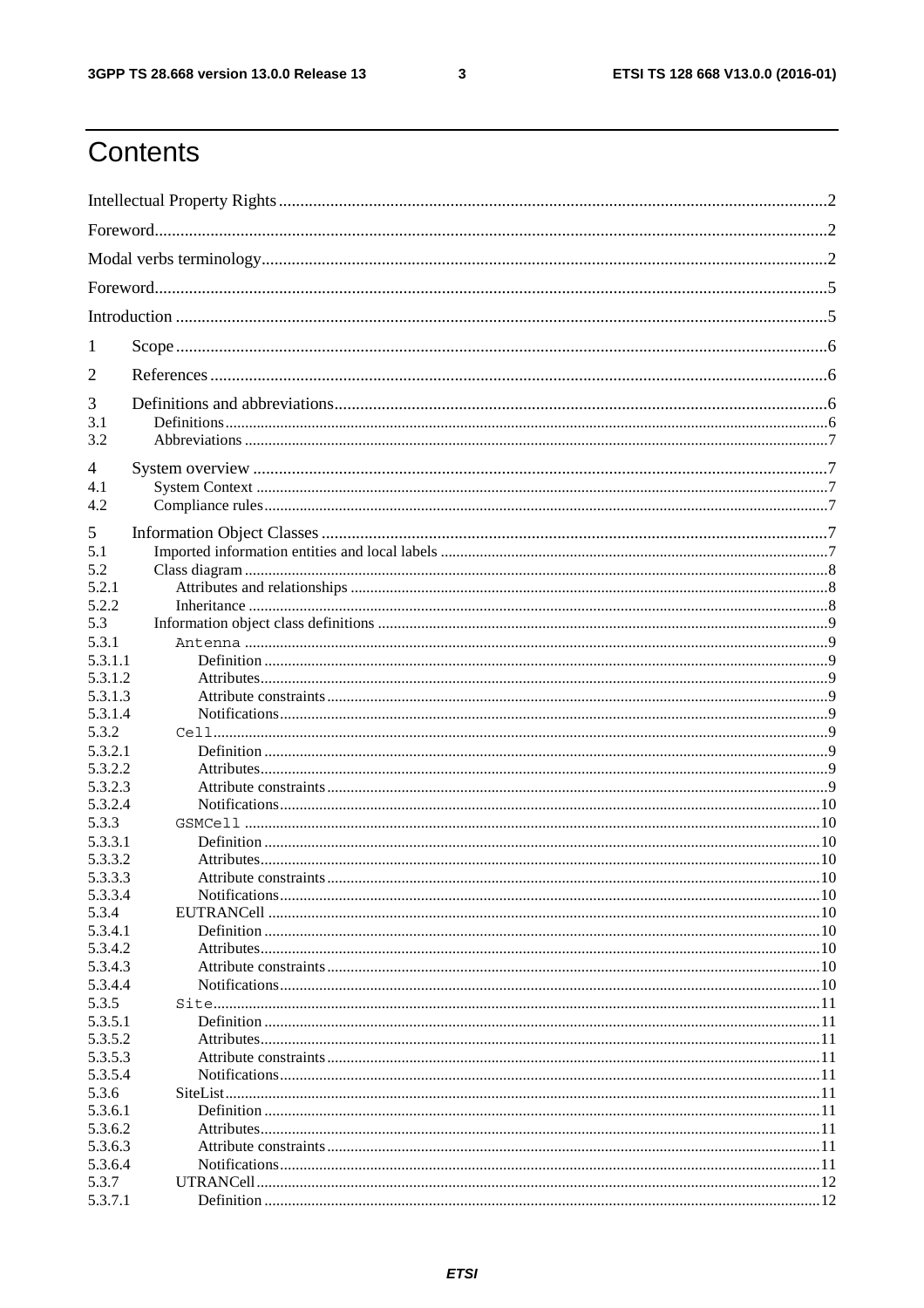$\overline{\mathbf{4}}$ 

| 5.3.7.2 |                               |  |
|---------|-------------------------------|--|
| 5.3.7.3 |                               |  |
| 5.3.7.4 |                               |  |
| 5.4     |                               |  |
| 5.4.1   |                               |  |
| 5.4.1.1 |                               |  |
| 5.4.1.2 |                               |  |
| 5.4.1.3 |                               |  |
| 5.5     |                               |  |
| 5.5.1   |                               |  |
| 5.5.2   |                               |  |
| 6       |                               |  |
| 6.1     |                               |  |
| 6.2     |                               |  |
| 6.3     |                               |  |
| 6.3.1   |                               |  |
|         |                               |  |
| 6.3.1.1 |                               |  |
| 6.3.1.2 |                               |  |
| 6.3.1.3 |                               |  |
| 6.3.1.4 |                               |  |
| 6.3.1.5 |                               |  |
| 6.3.1.6 |                               |  |
|         | <b>Annex A (informative):</b> |  |
|         |                               |  |
|         |                               |  |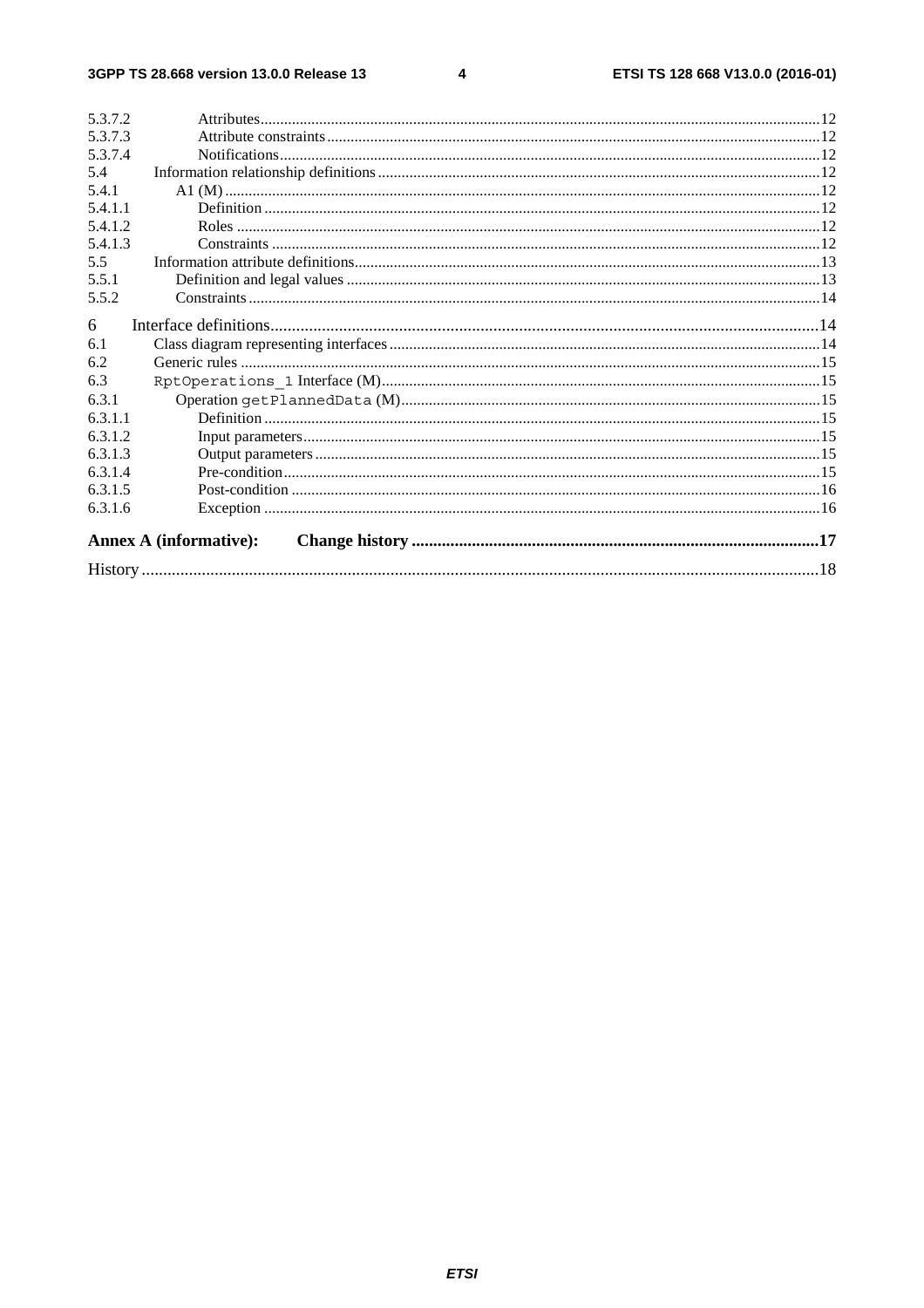## Foreword

This Technical Specification has been produced by the 3<sup>rd</sup> Generation Partnership Project (3GPP).

The contents of the present document are subject to continuing work within the TSG and may change following formal TSG approval. Should the TSG modify the contents of the present document, it will be re-released by the TSG with an identifying change of release date and an increase in version number as follows:

Version x.y.z

where:

- x the first digit:
	- 1 presented to TSG for information;
	- 2 presented to TSG for approval;
	- 3 or greater indicates TSG approved document under change control.
- y the second digit is incremented for all changes of substance, i.e. technical enhancements, corrections, updates, etc.
- z the third digit is incremented when editorial only changes have been incorporated in the document.

## Introduction

The present document is part of a TS-family covering the 3<sup>rd</sup> Generation Partnership Project; Technical Specification Group Services and System Aspects; Telecommunication management; as identified below:

| 28.667 | Radio Planning Tool Access (RPTA) Integration Reference Point (IRP); Requirements                |
|--------|--------------------------------------------------------------------------------------------------|
| 28.668 | Radio Planning Tool Access (RPTA) Integration Reference Point (IRP): Information Service<br>(IS) |

28.669 Radio Planning Tool Access (RPTA) Integration Reference Point (IRP); Solution Set (SS) definitions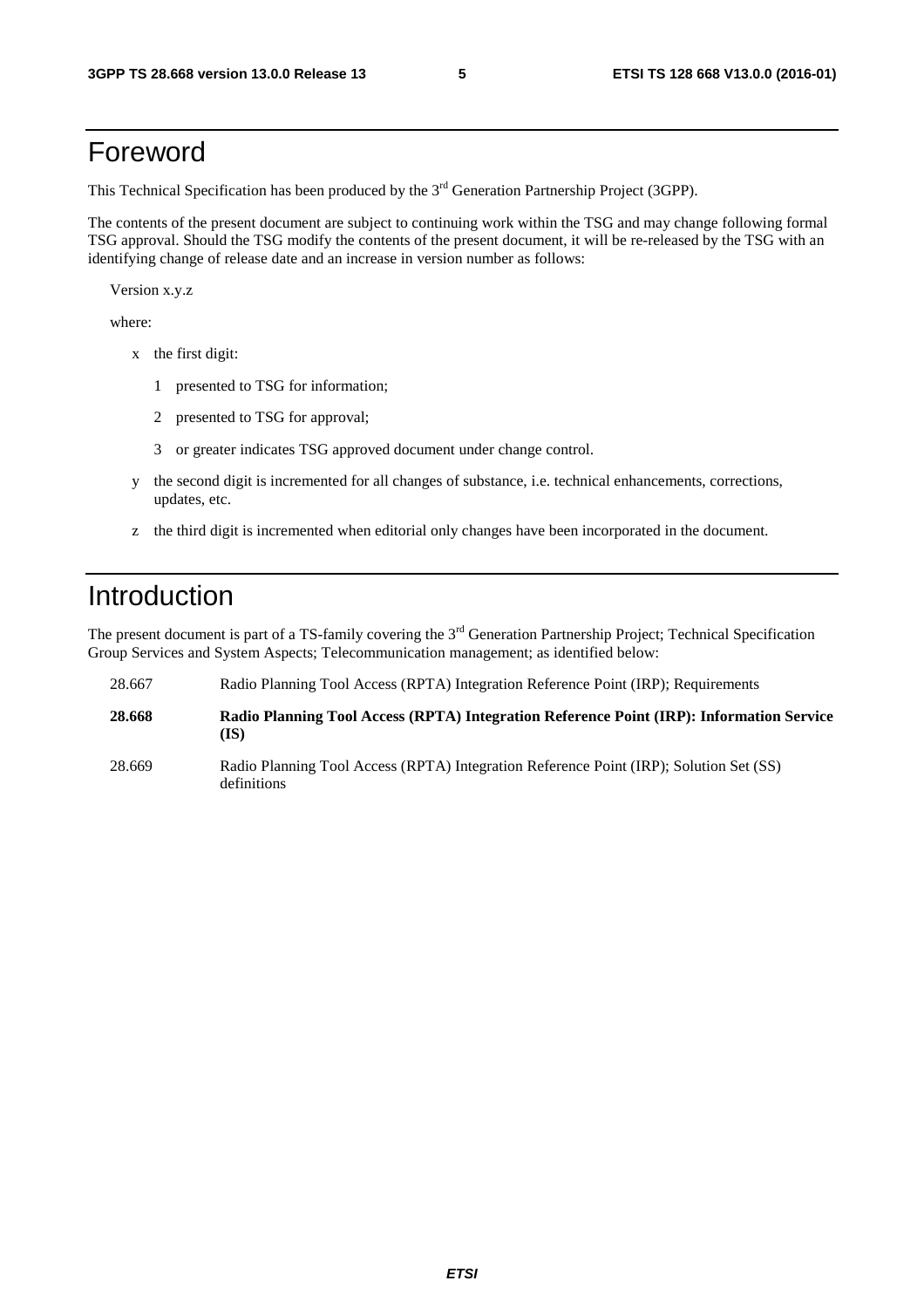## 1 Scope

The present document specifies the Radio Planning Tool Access (RPTA) management operations as well as support object classes, attributes and relations that can be communicated between the Service Provider in the RPT and one or several Service Consumers in the NM.

This document specifies the semantics and behaviour of management operations, support object classes, attributes and relations visible across the reference point in a protocol and technology neutral way. It does not define their syntax and encoding.

This IRP allows the NM to read planned site and antenna data from the RPT.

## 2 References

The following documents contain provisions which, through reference in this text, constitute provisions of the present document.

- References are either specific (identified by date of publication, edition number, version number, etc.) or non-specific.
- For a specific reference, subsequent revisions do not apply.
- For a non-specific reference, the latest version applies. In the case of a reference to a 3GPP document (including a GSM document), a non-specific reference implicitly refers to the latest version of that document *in the same Release as the present document*.
- [1] 3GPP TR 21.905: "Vocabulary for 3GPP Specifications".
- [2] 3GPP TS 23.032: "Universal Geographical Area Description (GAD)".
- [3] 3GPP TS 28.632: "Telecommunication management; Inventory Management (IM) Network Resource Model (NRM) Integration Reference Point (IRP); Information Service (IS)".
- [4] 3GPP TS 28.662: "Telecommunication management; Generic Radio Access Network (RAN) Network Resource Model (NRM) Integration Reference Point (IRP); Information Service (IS)".
- [5] 3GPP TS 28.667: "Telecommunication management; Radio Planning Tool Access (RPTA) Integration Reference Point (IRP); Requirements".
- [6] 3GPP TS 32.150: "Telecommunication management; Integration Reference Point (IRP) Concept and definitions".

## 3 Definitions and abbreviations

## 3.1 Definitions

For the purposes of the present document, the terms and definitions given in TR 21.905 [1] and the following apply. A term defined in the present document takes precedence over the definition of the same term, if any, in TR 21.905 [1].

**Radio Planning Tool:** See TS 28.667 [5].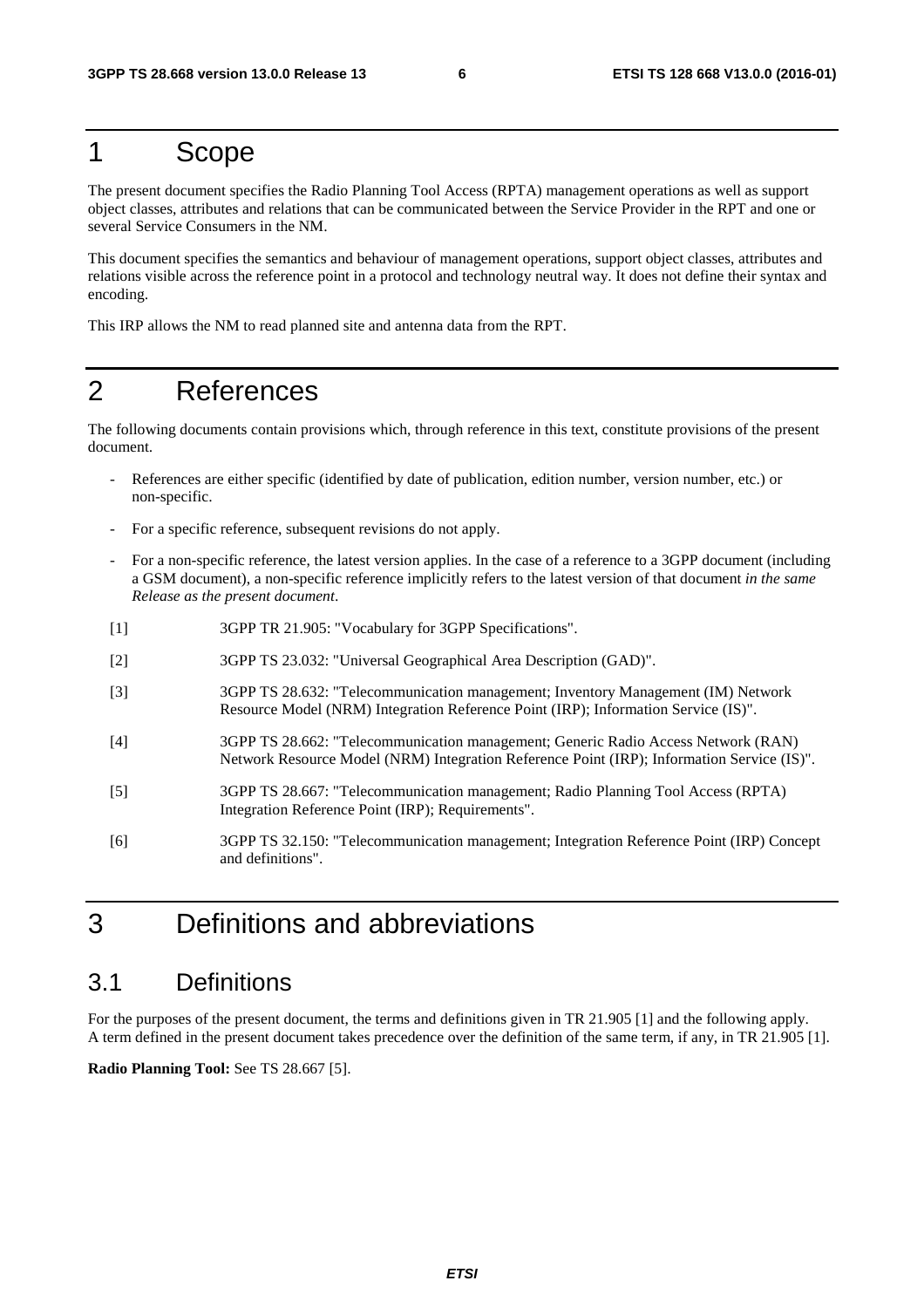## 3.2 Abbreviations

For the purposes of the present document, the abbreviations given in TR 21.905 [1] and the following apply. An abbreviation defined in the present document takes precedence over the definition of the same abbreviation, if any, in TR 21.905 [1].

| <b>RPT</b>  | Radio Planning Tool              |
|-------------|----------------------------------|
| <b>RPTA</b> | Radio Planning Tool (RPT) Access |
| SC.         | Service Consumer                 |
| -SP         | Service Provider                 |

## 4 System overview

## 4.1 System Context

The general definition of the System Context for the present IRP is found in 3GPP TS 32.150 [6], subclause 4.7. The RPT is the SP, the NM is the SC.



**Figure 4.1.1: System Context for Type 7 interface** 

## 4.2 Compliance rules

For general definitions of compliance rules related to qualifiers (Mandatory/Optional/Conditional) for *operations*, *notifications and parameters* (of operations and notifications) please refer to 3GPP TS 32.150 [6].

A SP that incorporates vendor-specific extensions shall support normal communication with a 3GPP SA5-compliant SC with respect to all Mandatory and Optional managed object classes, attributes, associations, operations, parameters and notifications without requiring the SC to have any knowledge of the extensions.

Given that:

- rules for vendor-specific extensions remain to be fully specified; and
- many scenarios under which SC and SP interwork may exist.

It is recognized that the SC, even though it is not required to have knowledge of vendor-specific extensions, may be required to be implemented with an awareness that extensions can exist and behave accordingly.

## 5 Information Object Classes

## 5.1 Imported information entities and local labels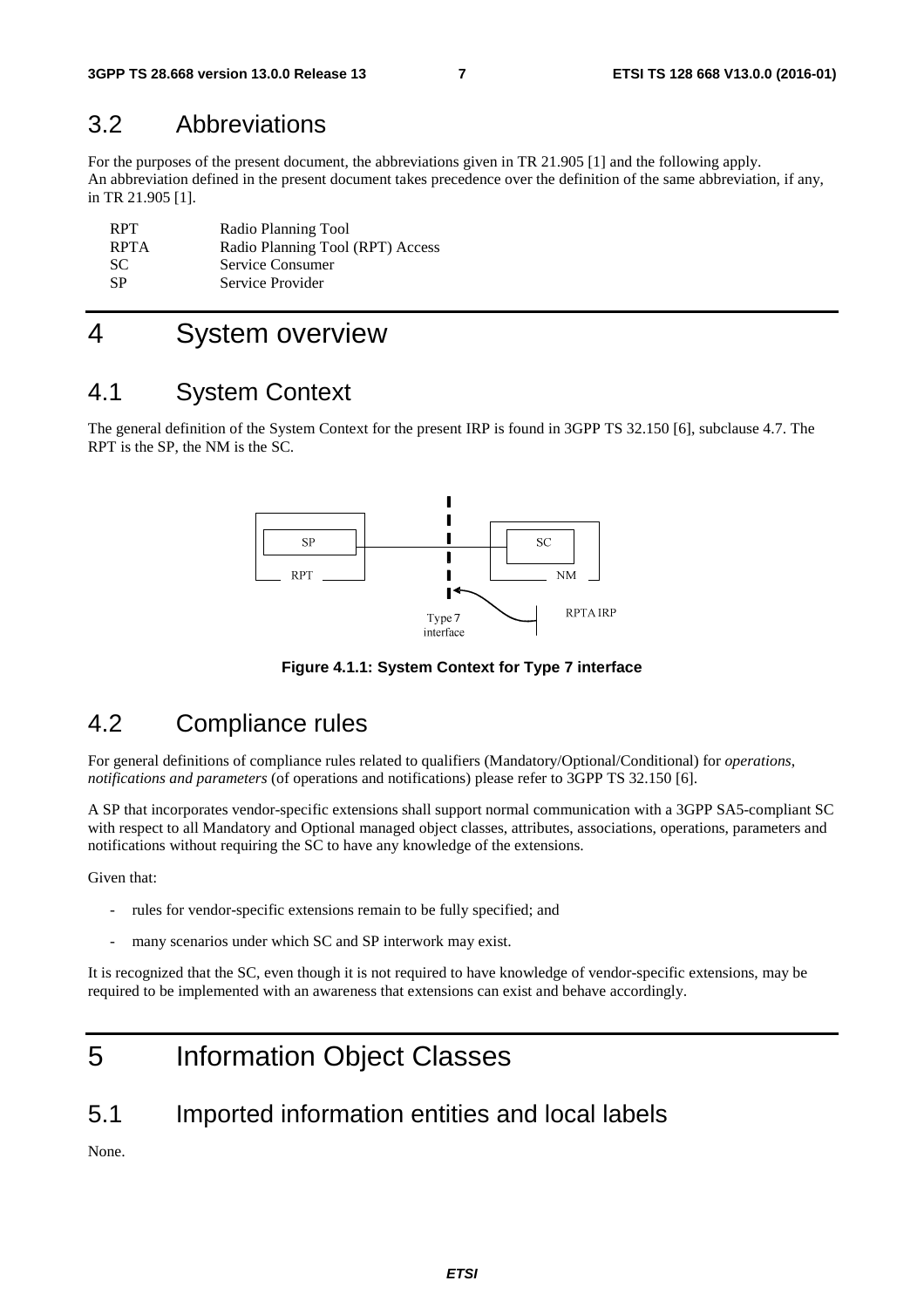## 5.2 Class diagram

## 5.2.1 Attributes and relationships



**Figure 5.2.1-1: Information Model of the RPTA IRP** 

## 5.2.2 Inheritance



**Figure 5.2.2-1: Inheritance diagram**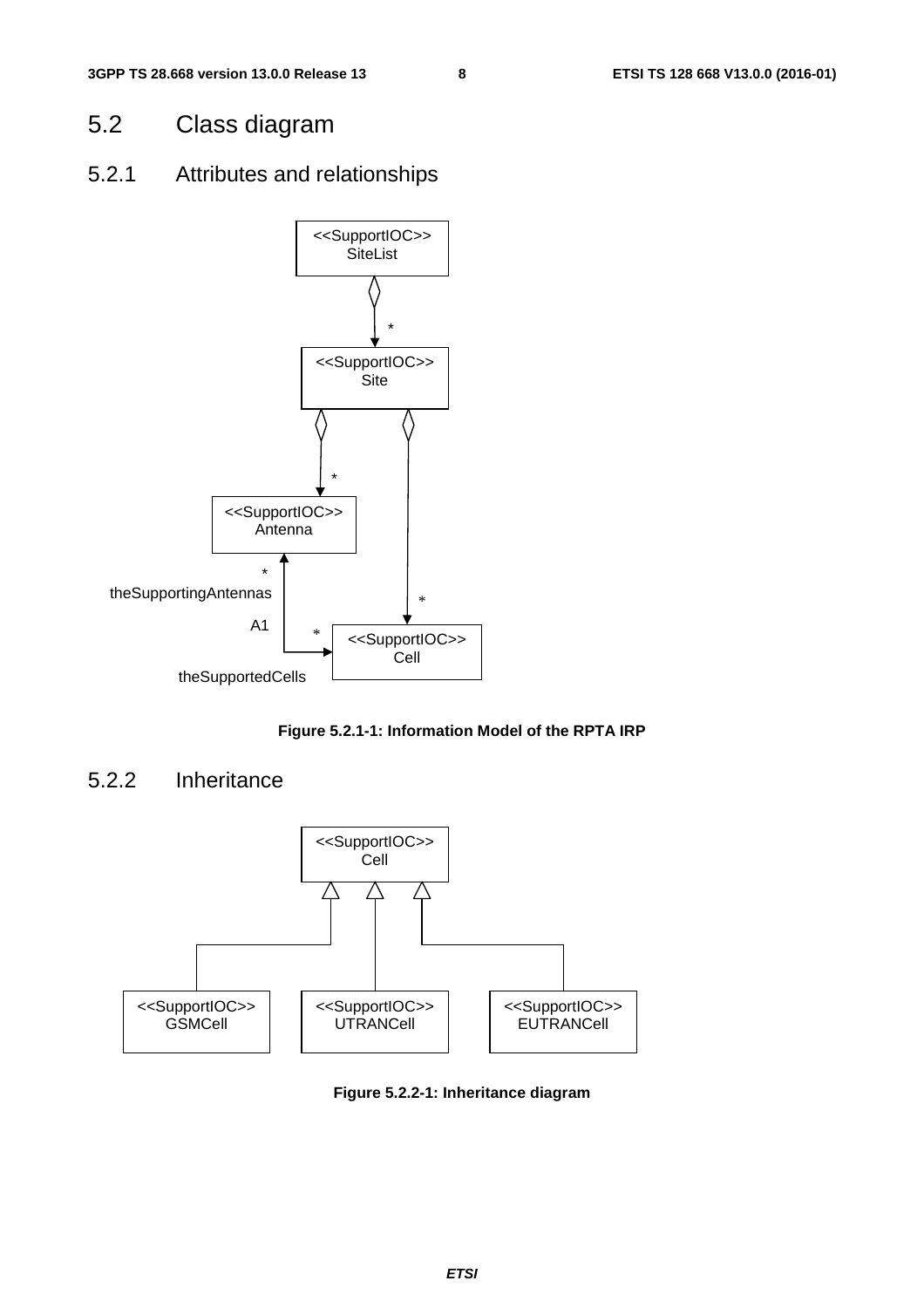## 5.3 Information object class definitions

## 5.3.1 Antenna

### 5.3.1.1 Definition

This SupportIOC represents an antenna.

| <b>Referenced TS</b> | <b>Requirement label</b> | <b>Comment</b> |
|----------------------|--------------------------|----------------|
| 3GPP TS 28.667 [5]   | REQ-RPT NRM-FUN-002      |                |
| 3GPP TS 28.667 [5]   | REQ-RPT NRM-FUN-003      |                |
| 3GPP TS 28.667 [5]   | REQ-RPT NRM-FUN-004      |                |

### 5.3.1.2 Attributes

| <b>Attribute name</b>   | <b>Support Qualifier</b> | <b>Read Qualifier</b> | <b>Write Qualifier</b> |
|-------------------------|--------------------------|-----------------------|------------------------|
| antennaId               | м                        | м                     |                        |
| antennaName             | М                        | м                     |                        |
| antennaPatternLabel     | М                        | м                     |                        |
| antennaType             | М                        | м                     |                        |
| antennaLongitude        | М                        | м                     |                        |
| antennaLatitude         | м                        | м                     |                        |
| antennaAltitude         | М                        | м                     |                        |
| antennaBearing          | М                        | м                     |                        |
| antennaMechanicalOffset | М                        | м                     |                        |
| theSupportedCells       | M                        | M                     |                        |

### 5.3.1.3 Attribute constraints

None.

### 5.3.1.4 Notifications

None.

## 5.3.2 Cell

### 5.3.2.1 Definition

This SupportIOC represents a cell.

| <b>Referenced TS</b>      | <b>Requirement label</b> | <b>Comment</b> |
|---------------------------|--------------------------|----------------|
| <b>SGPP TS 28.667 [5]</b> | REQ-RPT NRM-FUN-003      |                |
| <b>SGPP TS 28.667 [5]</b> | REQ-RPT NRM-FUN-004      |                |

### 5.3.2.2 Attributes

| <b>Attribute name</b> | <b>Support Qualifier</b> | <b>Read Qualifier</b> | <b>Write Qualifier</b> |
|-----------------------|--------------------------|-----------------------|------------------------|
| cellId                |                          | M                     |                        |
| theSupportingAntennas |                          | M                     |                        |

### 5.3.2.3 Attribute constraints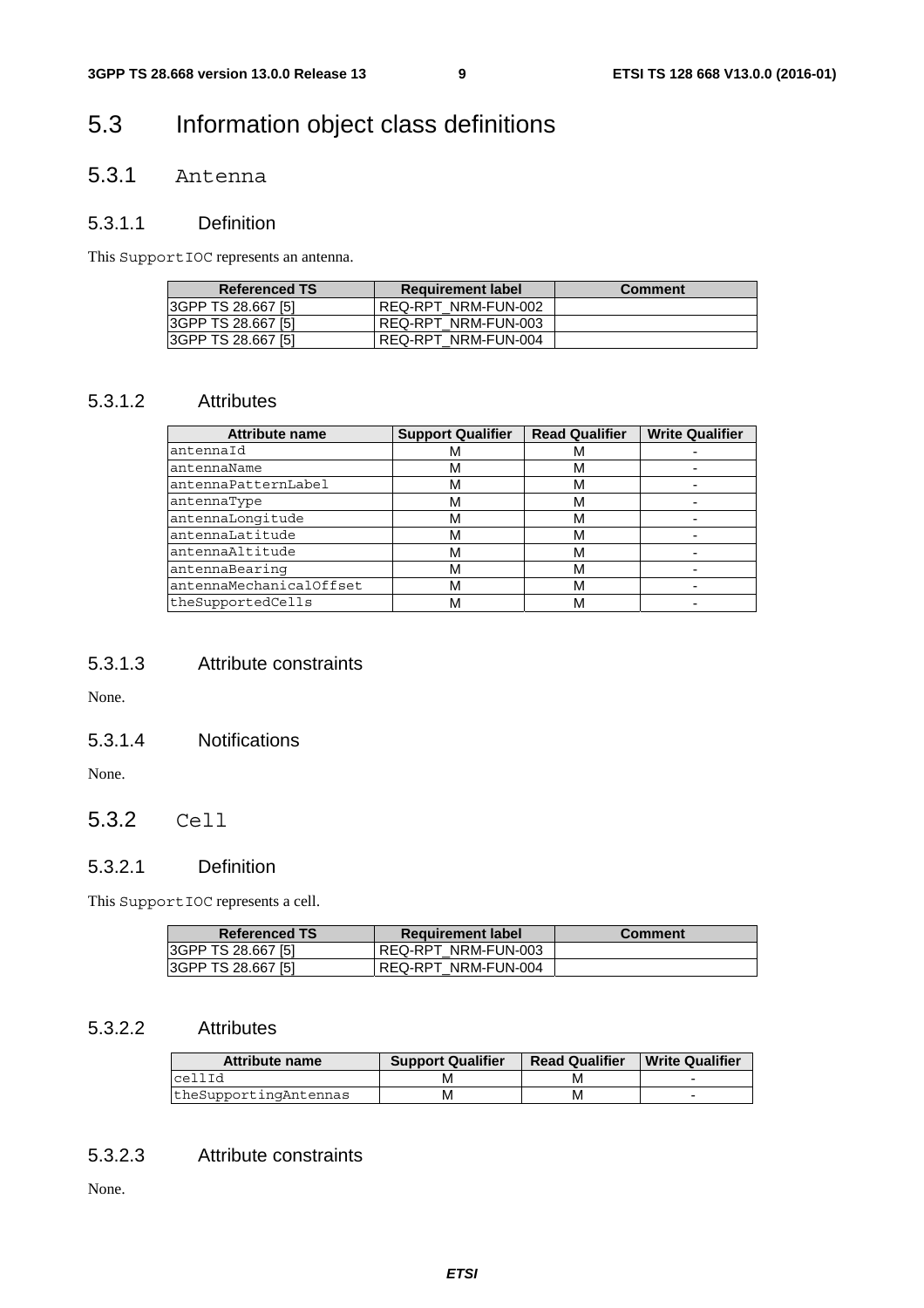#### 5.3.2.4 Notifications

None.

## 5.3.3 GSMCell

### 5.3.3.1 Definition

This SupportIOC represents a GSM cell.

| <b>Referenced TS</b>      | <b>Requirement label</b> | Comment |
|---------------------------|--------------------------|---------|
| <b>3GPP TS 28.667 [5]</b> | REQ-RPT NRM-FUN-005      |         |

### 5.3.3.2 Attributes

| <b>Attribute name</b> | <b>Support Qualifier</b> | <b>Read Qualifier</b> | <b>Write Qualifier</b> |
|-----------------------|--------------------------|-----------------------|------------------------|
|                       |                          |                       |                        |

### 5.3.3.3 Attribute constraints

None.

5.3.3.4 Notifications

None.

5.3.4 EUTRANCell

#### 5.3.4.1 Definition

This SupportIOC represents an E-UTRAN cell.

| <b>Referenced TS</b> | <b>Requirement label</b> | Comment |
|----------------------|--------------------------|---------|
| 3GPP TS 28.667 [5]   | REQ-RPT NRM-FUN-005      |         |

### 5.3.4.2 Attributes

| <b>Attribute name</b> | <b>Support Qualifier</b> | <b>Read Qualifier</b> | <b>Write Qualifier</b> |
|-----------------------|--------------------------|-----------------------|------------------------|
|                       |                          |                       |                        |

### 5.3.4.3 Attribute constraints

None.

5.3.4.4 Notifications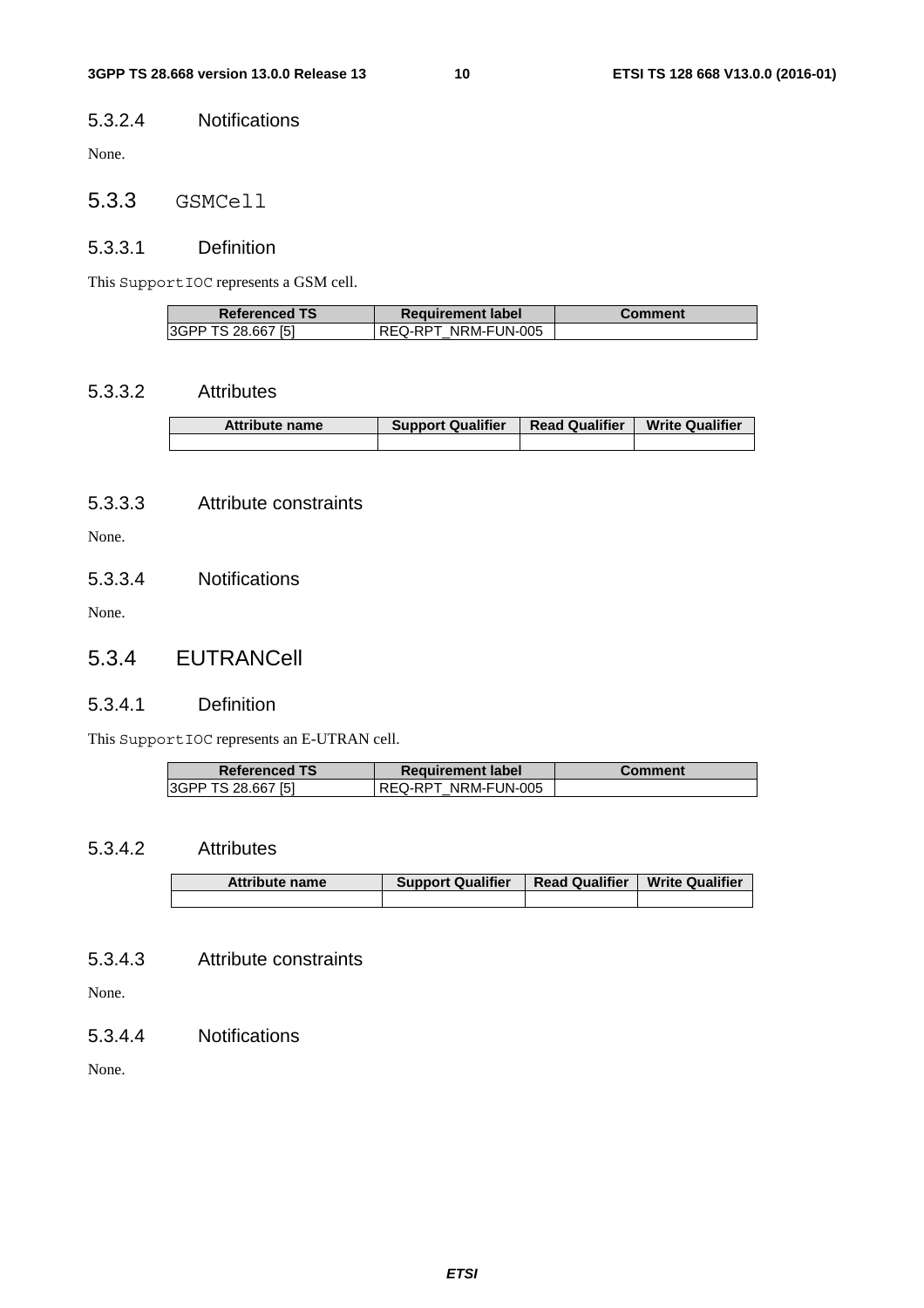## 5.3.5 Site

### 5.3.5.1 Definition

This SupportIOC represents a site. A site designates the location of the base station (TR 21.905 [1]), and properties associated to the site such as site address, exact location and site name. In case the antenna is not at the same location as the (rest of the) base station, site designates the location of the main base station equipment.

| <b>Referenced TS</b> | <b>Requirement label</b> | Comment |
|----------------------|--------------------------|---------|
| 3GPP TS 28.667 [5]   | REQ-RPT NRM-FUN-001      |         |

### 5.3.5.2 Attributes

| <b>Attribute name</b> | <b>Support Qualifier</b> | <b>Read Qualifier</b> | <b>Write Qualifier</b> |
|-----------------------|--------------------------|-----------------------|------------------------|
| siteId                | IVI                      |                       |                        |
| siteAddress           | ΙVΙ                      |                       |                        |
| siteName              | м                        | ΙVΙ                   |                        |
| siteLongitude         | M                        |                       |                        |
| siteLatitude          |                          |                       | -                      |
| siteAltitude          |                          |                       |                        |

### 5.3.5.3 Attribute constraints

None.

### 5.3.5.4 Notifications

None.

## 5.3.6 SiteList

#### 5.3.6.1 Definition

This SupportIOC represents a list of sites.

| <b>Referenced TS</b>      | <b>Requirement label</b> | Comment |
|---------------------------|--------------------------|---------|
| <b>SGPP TS 28.667 [5]</b> | REQ-RPT NRM-FUN-001      |         |

#### 5.3.6.2 Attributes

| <b>Attribute name</b> | <b>Support Qualifier</b> | <b>Read Qualifier</b> | <b>Write Qualifier</b> |
|-----------------------|--------------------------|-----------------------|------------------------|
|                       |                          |                       |                        |

### 5.3.6.3 Attribute constraints

None.

#### 5.3.6.4 Notifications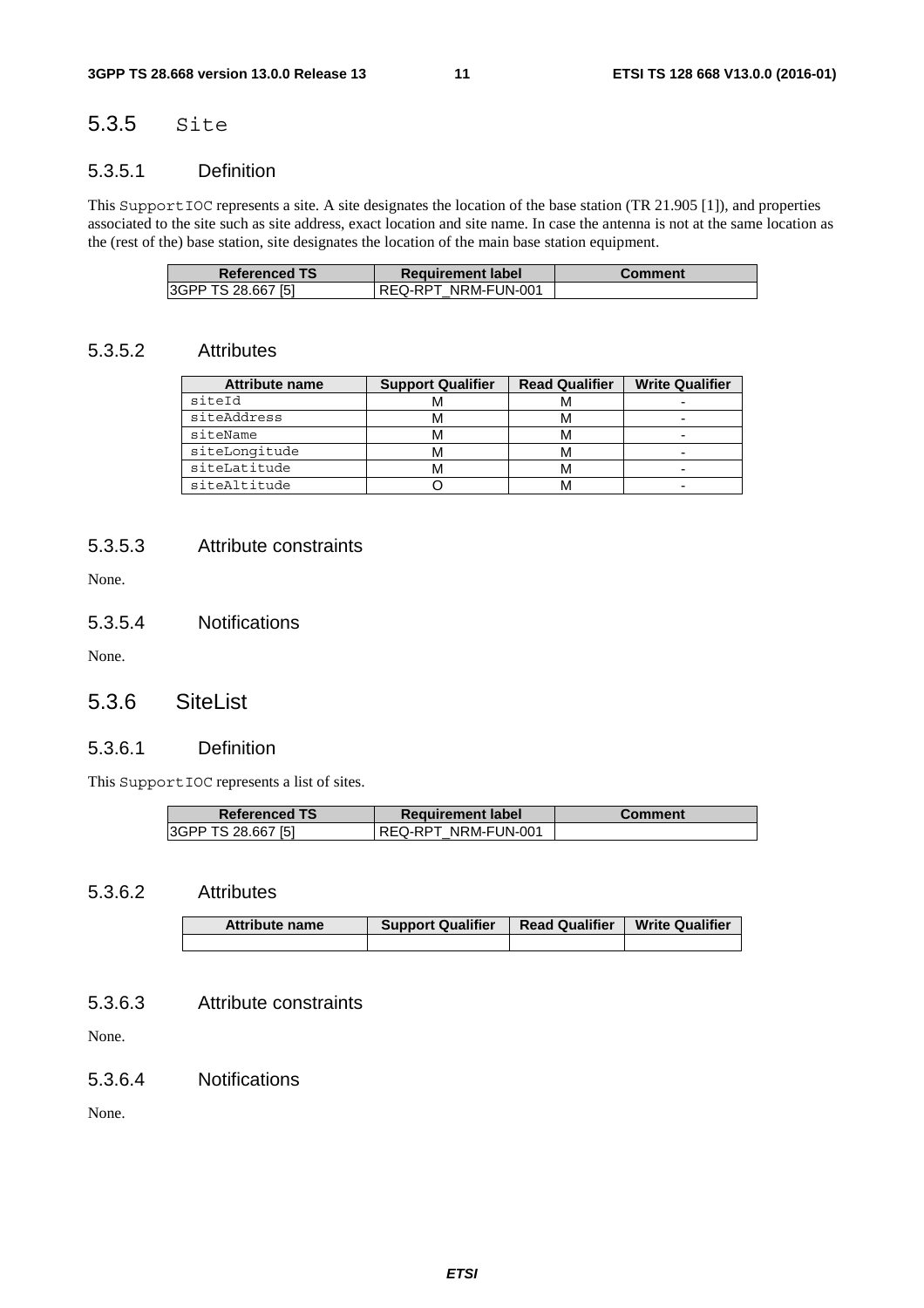## 5.3.7 UTRANCell

### 5.3.7.1 Definition

This SupportIOC represents a UTRAN cell.

| <b>Referenced TS</b> | <b>Requirement label</b> | <b>Comment</b> |
|----------------------|--------------------------|----------------|
| 3GPP TS 28.667 [5]   | REQ-RPT NRM-FUN-005      |                |

### 5.3.7.2 Attributes

| <b>Attribute name</b> | <b>Support Qualifier</b> | <b>Read Qualifier</b> | <b>Write Qualifier</b> |
|-----------------------|--------------------------|-----------------------|------------------------|
|                       |                          |                       |                        |

### 5.3.7.3 Attribute constraints

None.

### 5.3.7.4 Notifications

None.

## 5.4 Information relationship definitions

5.4.1 A1 (M)

### 5.4.1.1 Definition

This association represents the bidirectional relation between Antenna and Cell.

| <b>Referenced TS</b> | <b>Requirement label</b> | <b>Comment</b> |
|----------------------|--------------------------|----------------|
| 3GPP TS 28.667 [5]   | REQ-RPT NRM-FUN-003      |                |
| 3GPP TS 28.667 [5]   | REQ-RPT NRM-FUN-004      |                |

### 5.4.1.2 Roles

| <b>Name</b>           | <b>Definition</b>                                                         |  |
|-----------------------|---------------------------------------------------------------------------|--|
| theSupportingAntennas | This role represents the Antenna instances supporting a Cell instance.    |  |
| theSupportedCells     | This role represents the Cell instances supported by an Antenna instance. |  |

### 5.4.1.3 Constraints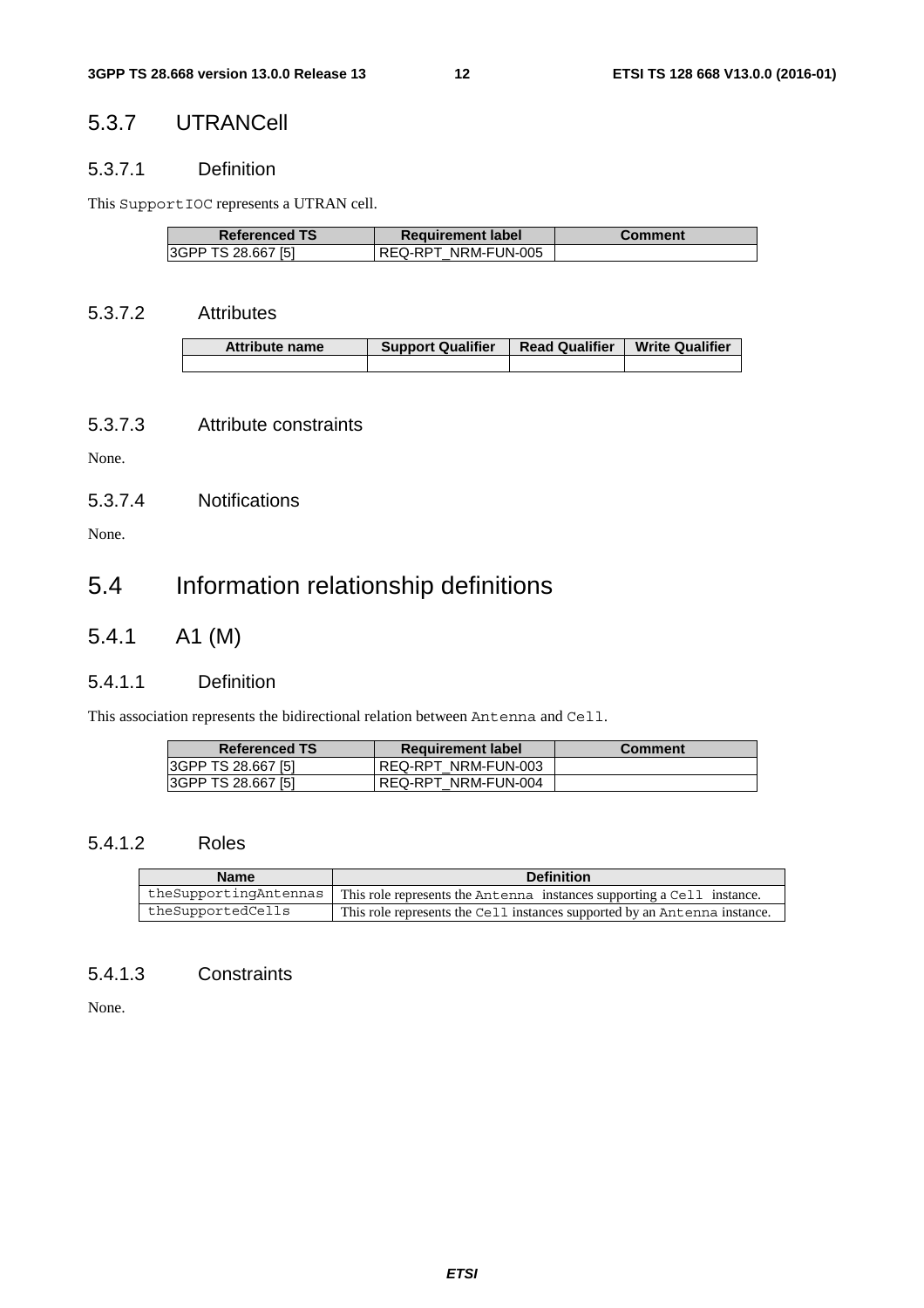## 5.5 Information attribute definitions

## 5.5.1 Definition and legal values

The following table defines the attributes that are present in the Support Object Classes of the present document.

| <b>Attribute Name</b>   | <b>Definition</b>                                                                                                               | <b>Information Type /</b>    |
|-------------------------|---------------------------------------------------------------------------------------------------------------------------------|------------------------------|
|                         |                                                                                                                                 | <b>Legal Values</b>          |
| antennaBearing          | The bearing that the antenna is pointing to, see TS 23.032 [2]                                                                  | type: Integer                |
|                         | allowedValues: see TS 23.032 [2]                                                                                                |                              |
|                         | NOTE:<br>Identical to TS 28.662 [4] AntennaFunction::bearing                                                                    |                              |
| antennaAltitude         | The elevation of the antenna above sea level.                                                                                   | type: Integer                |
|                         | allowed Values: An integral value representing a number of meters in 0.1<br>meter increments.                                   |                              |
|                         | NOTE:<br>Identical to TS 28.662 [4] AntennaFunction::height                                                                     |                              |
| antennaId               | Operator defined antenna identifier                                                                                             | type: String                 |
|                         | allowedValues: N/A                                                                                                              |                              |
| antennaLatitude         | The latitude of the antenna location based on the World Geodetic System<br>(1984 version) global reference frame (WGS 84).      | type: Real                   |
|                         | Positive values correspond to north of 0 degrees latitude (northern<br>hemisphere).                                             |                              |
|                         | allowed Values: valid values are described in TS 23.032 [2]                                                                     |                              |
|                         | NOTE:<br>Identical to TS 28.632 [3] AntennalnventoryUnit::latitude                                                              |                              |
|                         | Editor"s note: The exact definition is ffs, and needs to be aligned with other<br>definitions of latitude/longitude.            |                              |
| antennaLongitude        | The longitude of the antenna location based on the World Geodetic System<br>(1984 version) global reference frame (WGS 84).     | type: Real                   |
|                         | Positive values correspond to east of 0 degrees longitude.                                                                      |                              |
|                         | allowed Values: valid values are described in TS 23.032 [2]                                                                     |                              |
|                         | NOTE:<br>Identical to TS 28.632 [3] AntennalnventoryUnit::longitude                                                             |                              |
|                         | Editor"s note: The exact definition is ffs, and needs to be aligned with other<br>definitions of latitude/longitude.            |                              |
| antennaMechanicalOffset | This is a value representing a non-adjustable tilt value, which is imparted to<br>the antenna due to the physical installation. | type: Integer                |
|                         | The actual tilt at any point in time is the summation of mechanical Offset and<br>retTiltValue.                                 |                              |
|                         | A single integral value corresponding to an angle in degrees between 0 and<br>360 with a resolution of 0.1 degrees.             |                              |
|                         | allowedValues: N/A                                                                                                              |                              |
|                         | NOTE:<br>Identical to TS 28.632 [3]<br>AntennalnventoryUnit::mechanicalOffset                                                   |                              |
| antennaName             | Name of the antenna. It is a free text field.                                                                                   | type: String                 |
|                         | allowedValues: N/A                                                                                                              |                              |
| antennaPatternLabel     | The radiation pattern of the antenna, also referred to as antenna pattern.                                                      | type: String                 |
|                         | allowedValues: N/A                                                                                                              |                              |
|                         | NOTE:<br>Identical to TS 28.632 [3] AntennalnventoryUnit::patternlabel                                                          |                              |
| antennaType             | The type of the antenna. Types are e.g. repeaters, remote antennas, power                                                       | Type: String                 |
|                         | dividers.                                                                                                                       |                              |
|                         | allowedValues: N/A                                                                                                              |                              |
| cellId<br>siteAddress   | Operator defined cell identifier.<br>Address of the site                                                                        | type: String<br>type: String |
|                         |                                                                                                                                 |                              |
|                         | allowedValues: N/A                                                                                                              |                              |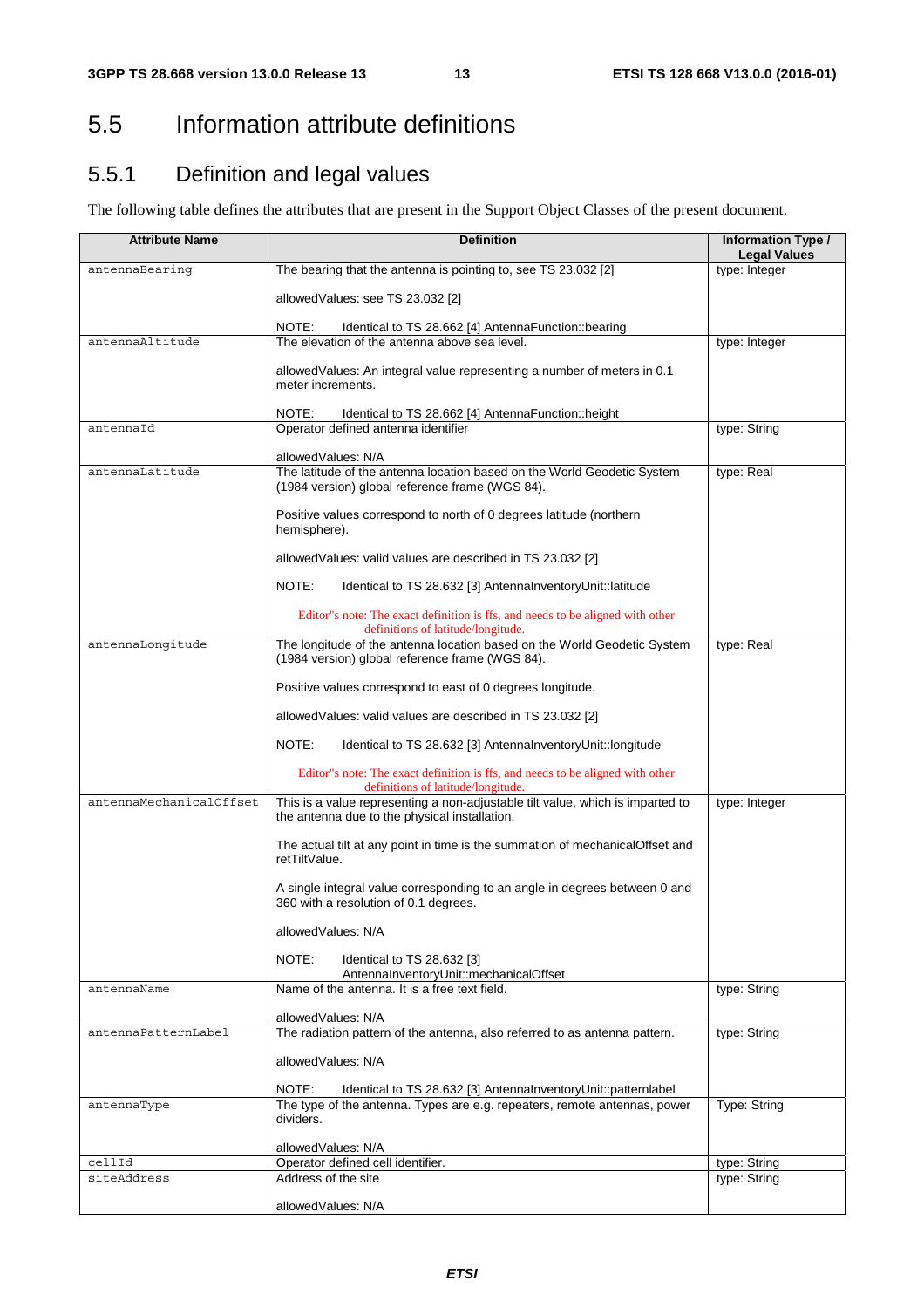| <b>Attribute Name</b>      | <b>Definition</b>                                                                                                        | <b>Information Type /</b> |
|----------------------------|--------------------------------------------------------------------------------------------------------------------------|---------------------------|
| siteAltitude               | The elevation of the site above sea level.                                                                               | <b>Legal Values</b>       |
|                            |                                                                                                                          | type: Integer             |
|                            | allowed Values: An integral value representing a number of meters in 0.1                                                 |                           |
|                            | meter increments.                                                                                                        |                           |
| siteId                     | Operator defined site identifier.                                                                                        | type: String              |
|                            |                                                                                                                          |                           |
|                            | allowedValues: N/A                                                                                                       |                           |
| siteLatitude               | The latitude of the site location based on the World Geodetic System (1984<br>version) global reference frame (WGS 84).  | type: Real                |
|                            | Positive values correspond to north of 0 degrees latitude (northern<br>hemisphere).                                      |                           |
|                            | allowedValues: valid values are described in 3GPP TS 23.032 [2]                                                          |                           |
|                            | Editor"s note: The exact definition is ffs, and needs to be aligned with other<br>definitions of latitude/longitude.     |                           |
| siteLongitude              | The longitude of the site location based on the World Geodetic System (1984<br>version) global reference frame (WGS 84). | type: Real                |
|                            | Positive values correspond to east of 0 degrees longitude.                                                               |                           |
|                            | allowed Values: valid values are described in 3GPP TS 23.032 [2]                                                         |                           |
|                            | Editor"s note: The exact definition is ffs, and needs to be aligned with other<br>definitions of latitude/longitude.     |                           |
| siteName                   | Name of the site. It is a free text field.                                                                               | type: String              |
|                            | allowedValues: N/A                                                                                                       |                           |
| Attributes related to role |                                                                                                                          |                           |
| theSupportedCells          | This attribute carries a set of cellId.                                                                                  |                           |
| theSupportingAntennas      | This attribute carries a set of antennaId.                                                                               |                           |

## 5.5.2 Constraints

None.

## 6 Interface definitions

## 6.1 Class diagram representing interfaces



**Figure 6.1-1: Class diagram representing interfaces**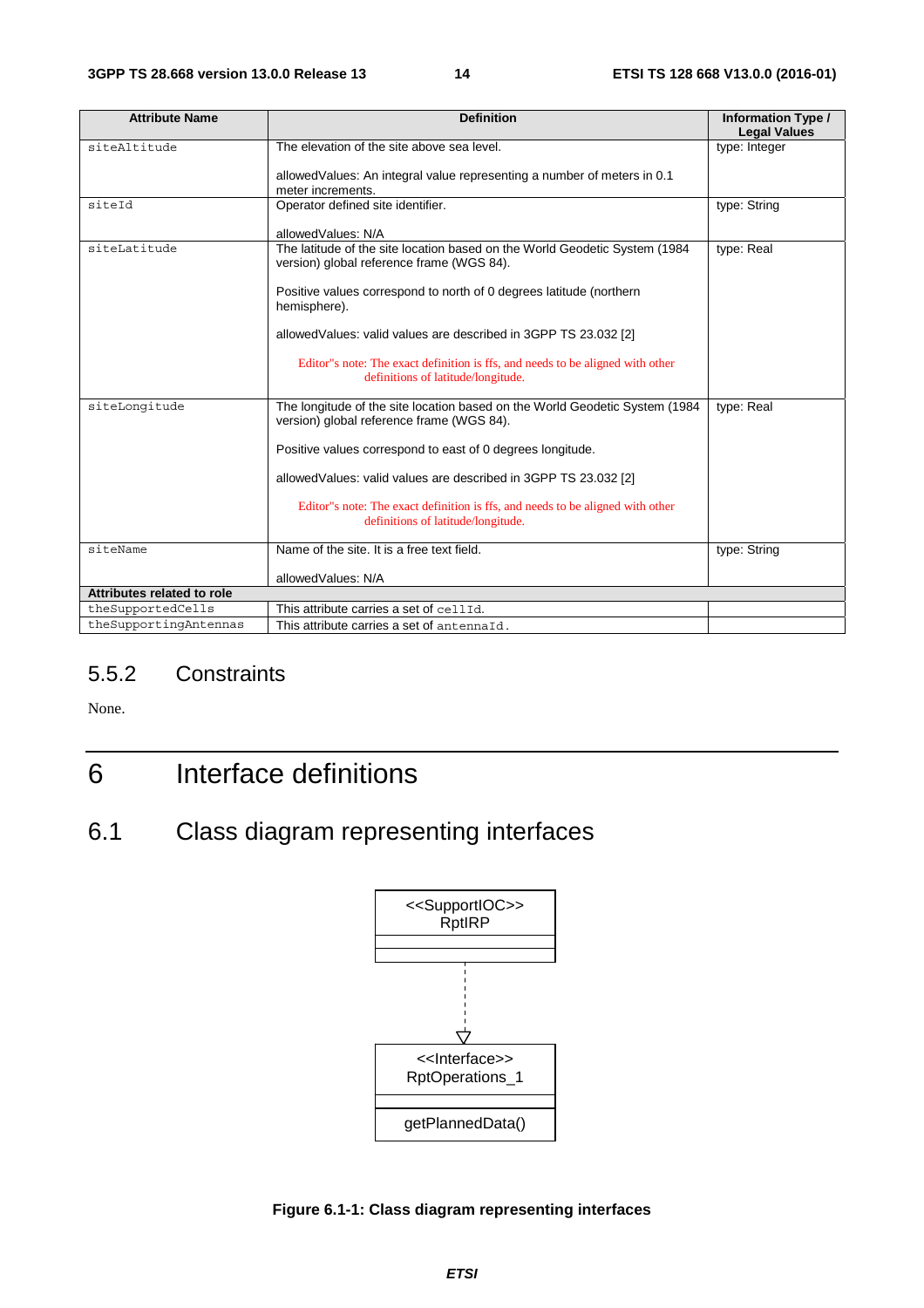## 6.2 Generic rules

Rule 1: Each operation with at least one input parameter supports a pre-condition valid\_input\_parameter which indicates that all input parameters shall be valid with regards to their information type. Additionally, each such operation supports an exception operation\_failed\_invalid\_input\_parameter which is raised when pre-condition valid\_input\_parameter is false. The exception has the same entry and exit state.

Rule 2: Each operation with at least one optional input parameter supports a set of pre-conditions supported optional input parameter xxx where "xxx" is the name of the optional input parameter and the precondition indicates that the operation supports the named optional input parameter. Additionally, each such operation supports an exception operation\_failed\_unsupported\_optional\_input\_parameter\_xxx which is raised when (a) the precondition supported optional input parameter xxx is false and (b) the named optional input parameter is carrying information. The exception has the same entry and exit state.

Rule 3: Each operation shall support a generic exception operation failed internal problem that is raised when an internal problem occurs and that the operation cannot be completed. The exception has the same entry and exit state.

## 6.3 RptOperations 1 Interface (M)

## 6.3.1 Operation getPlannedData (M)

### 6.3.1.1 Definition

The NM invokes this operation to read planned data from the RPT.

| <b>Referenced TS</b> | <b>Requirement label</b> | <b>Comment</b> |
|----------------------|--------------------------|----------------|
| 3GPP TS 28.667 [5]   | IREQ-RPT NRM-CON-001     |                |

#### 6.3.1.2 Input parameters

| <b>Name</b>  | Qualifier | <b>Matching Type</b>             | <b>Comment</b>                                                                                                                                                                                                                         |
|--------------|-----------|----------------------------------|----------------------------------------------------------------------------------------------------------------------------------------------------------------------------------------------------------------------------------------|
| <b>SCODE</b> | м         | Information specifying the scope | This parameter defines the subset of planned<br>data to be returned. In Rel-12 only all planned<br>data can be selected. The absence of an input<br>parameter is equivalent to ALL. The semantics<br>lof scope is undefined in Rel-12. |

#### 6.3.1.3 Output parameters

| <b>Name</b>        | Qualifier | <b>Matching Information</b>                          | <b>Comment</b>                                                                                                                                    |
|--------------------|-----------|------------------------------------------------------|---------------------------------------------------------------------------------------------------------------------------------------------------|
| <b>plannedData</b> | м         | SiteList                                             | This parameter returns all planned data held by<br>the RPT. The data structure is described by the<br>information model specified in subclause 5. |
| status             | М         | <b>ENUM</b> (OperationSucceeded,<br>OperationFailed) | If all ScopedPlannedDataReturned is true,<br>status = OperationSucceeded.<br>If operation failed is true, status =<br>OperationFailed.            |

### 6.3.1.4 Pre-condition

networkPlanned

| <b>Assertion Name</b> | <b>Definition</b>                                                                           |
|-----------------------|---------------------------------------------------------------------------------------------|
| networkPlanned        | The network is planned and the planned data is stored and available for reading in the RPT. |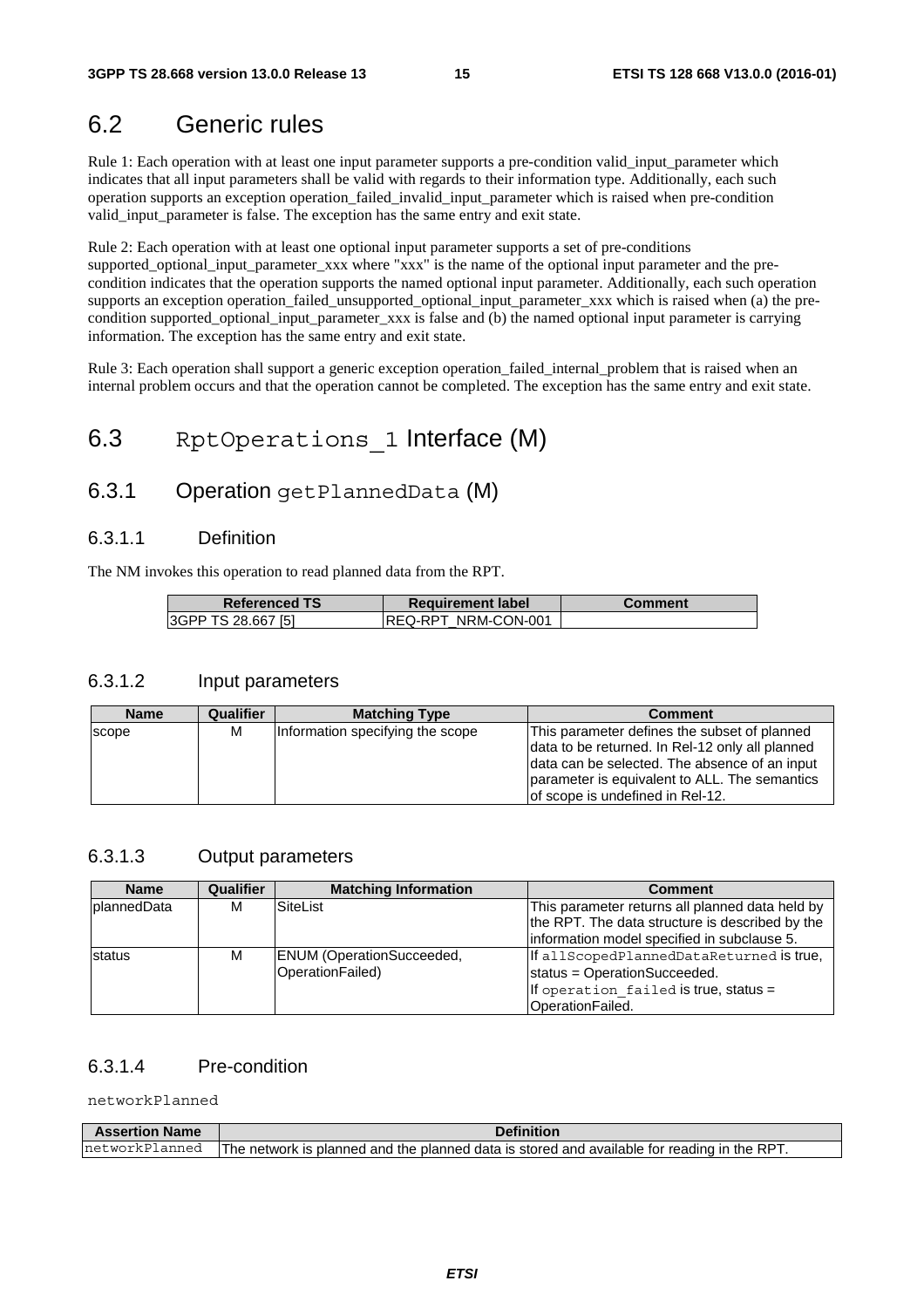### 6.3.1.5 Post-condition

allScopedPlannedDataReturned

| <b>Assertion Name</b> | <b>Definition</b>                                                                                              |
|-----------------------|----------------------------------------------------------------------------------------------------------------|
|                       | allScopedPlannedDataReturned   All data selected by the scope input parameter is returned. The planned data in |
|                       | the RPT is not affected by this operation.                                                                     |

## 6.3.1.6 Exception

| <b>Assertion Name</b> | <b>Definition</b>                                                            |
|-----------------------|------------------------------------------------------------------------------|
| operation failed      | <b>Condition:</b> The pre-condition is false or the post-condition is false. |
|                       | <b>Returned Information:</b> The output parameter status.                    |
|                       | <b>Exit state:</b> Entry state.                                              |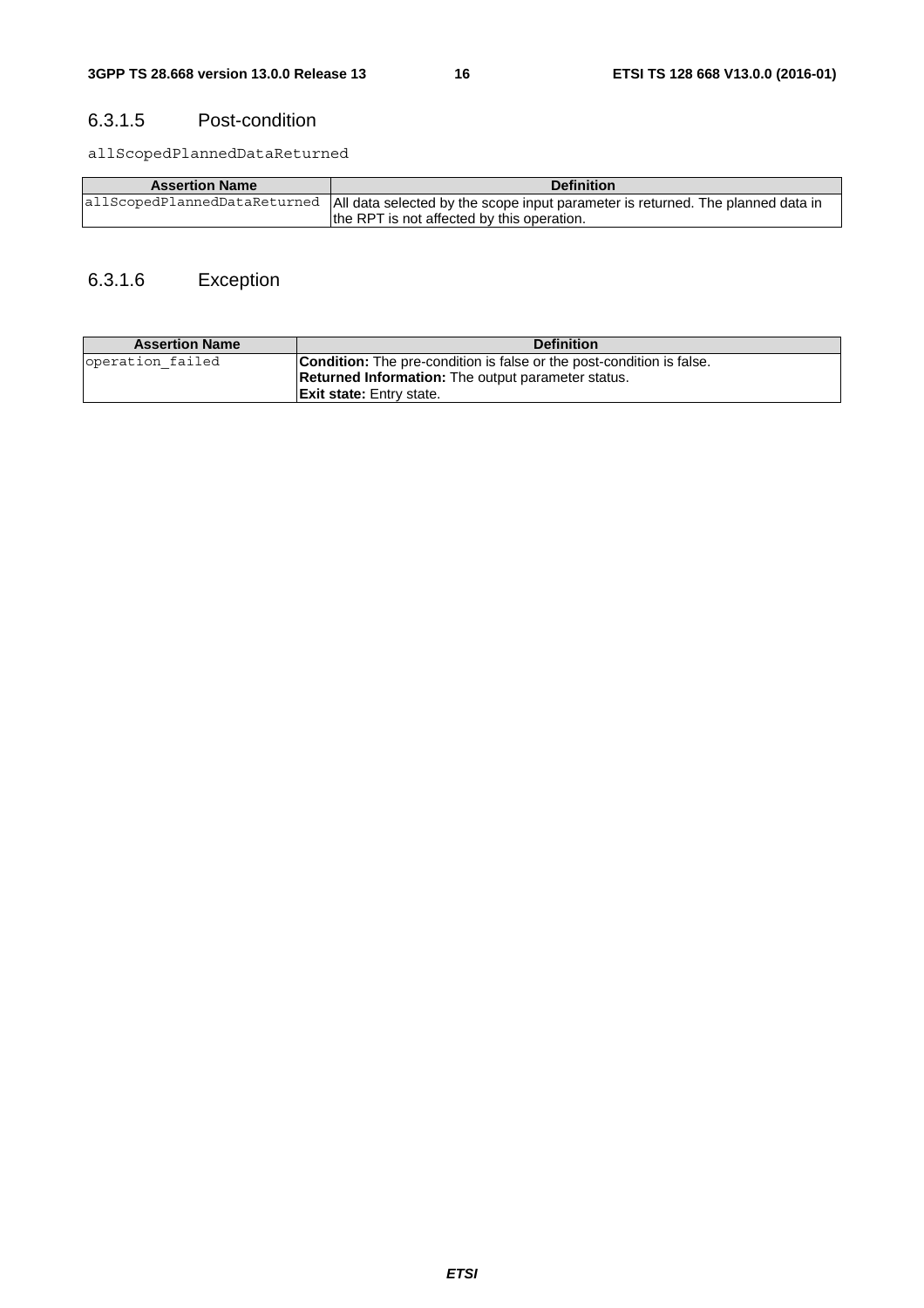## Annex A (informative): Change history

|         | <b>Change history</b> |       |                 |            |             |                         |                |            |
|---------|-----------------------|-------|-----------------|------------|-------------|-------------------------|----------------|------------|
| Date    |                       | TSG # | <b>TSG Doc.</b> | <b>ICR</b> | <b>IRev</b> | Subject/Comment         | Old            | <b>New</b> |
| 2014-12 |                       | SA#66 | SP-140793       |            |             | Presented for approval  | 1.2.0          | 12.0.0     |
|         |                       |       |                 |            |             | Version after approval  | 2.0.0          | 12.0.0     |
| 2016-01 |                       | SA#70 |                 |            |             | Upgrade to Rel-13 (MCC) | 12.0.0 113.0.0 |            |